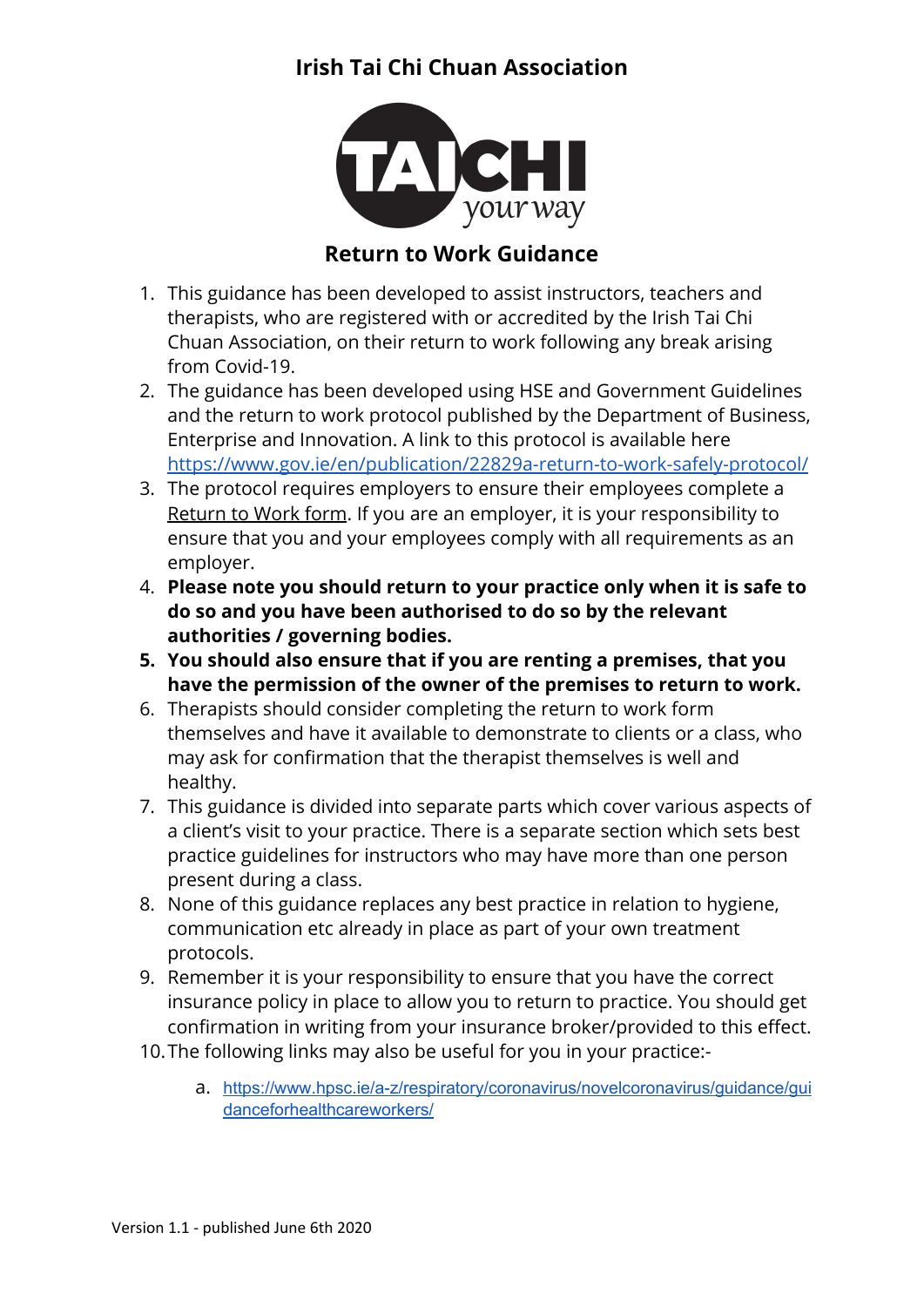

b. [https://www.hpsc.ie/a-z/respiratory/coronavirus/novelcoronavirus/guidance/inf](https://www.hpsc.ie/a-z/respiratory/coronavirus/novelcoronavirus/guidance/infectionpreventionandcontrolguidance/ppe/useofsurgicalmasksinhealthcaresetting/) [ectionpreventionandcontrolguidance/ppe/useofsurgicalmasksinhealthcaresetti](https://www.hpsc.ie/a-z/respiratory/coronavirus/novelcoronavirus/guidance/infectionpreventionandcontrolguidance/ppe/useofsurgicalmasksinhealthcaresetting/) [ng/](https://www.hpsc.ie/a-z/respiratory/coronavirus/novelcoronavirus/guidance/infectionpreventionandcontrolguidance/ppe/useofsurgicalmasksinhealthcaresetting/)

### 11.**Single Clients**

#### **a. Pre-Arrival**

- i. All Clients should be asked to complete the attached appointment confirmation form. This is to confirm to you that they are Covid free.
- ii. All clients should be advised that you will be wearing PPE and that if they wish, they may do so as well.
- iii. Clients should be advised to arrive in good time for their appointment. Good time is neither too early nor too late.

#### **b. Arrival**

i. Clients should preferably remain in their car when they arrive and should wait until contacted by you before entering the building. Where a client arrives on foot, they should be allowed wait in the building only in **full** compliance with social distancing guidelines.

#### **c. Greeting**

- i. You must be wearing PPE (i.e. a face mask, plastic apron and gloves) as you greet the client.
- ii. The client must be asked to use hand sanitiser, which you must make available for them.
- iii. 15 minutes prior to the arrival of your client, you must have wiped down (with suitable and approved wipes) any contact areas – i.e. arms of chairs, door handles, treatment tables, table tops etc.
- iv. The client must confirm that they, or anyone that they been in contact with since they made the appointment, must not have any Covid-19 related symptoms. You must note this in your client log.

#### **d. Treatment**

- i. Hands-on energy massage or treatment work can only take place while wearing PPE.
- ii. While still wearing your PPE, the client should be directed to the plinth/treatment chair. Please do not touch the client unnecessarily in the process.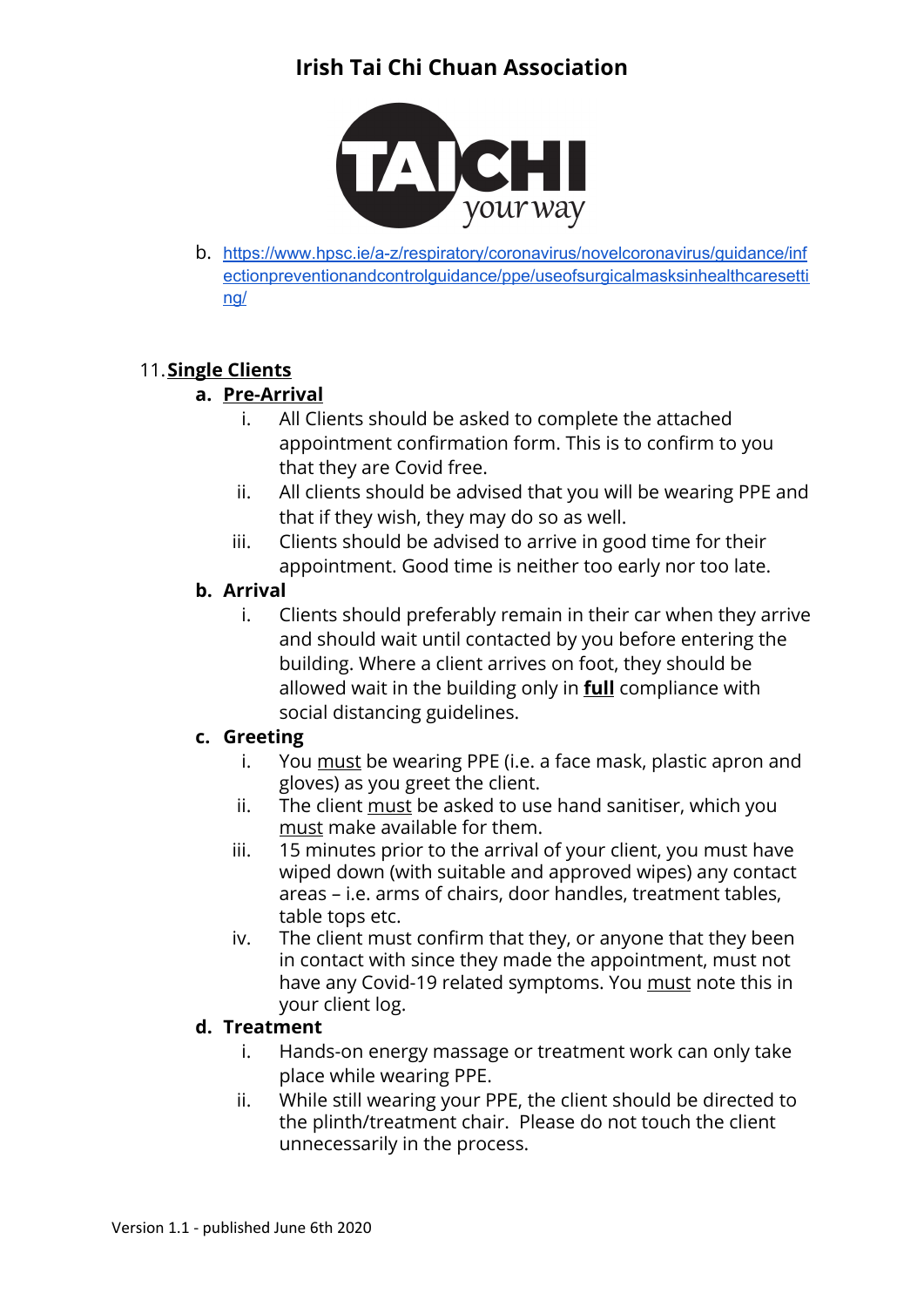

iii. At the end of the session the client should be guided from the plinth/chair. Please do not touch the client unnecessarily in the process.

#### e. **Departure**

i. Following a concluding discussion with the client about their treatment, the client should leave the room and while doing so, avail of the use of hand sanitiser.

#### **12.Classes**

### **a. Pre-Arrival**

- i. All students should be asked to complete the attached confirmation form. This is to confirm to you and to their fellow students that they are Covid free.
- ii. Any person who refuses to complete the form or who has displayed symptoms should be refused entry to the class.
- iii. All clients should be advised that you will be wearing PPE (gloves and mask) and that if they wish, they may do so as well.
- iv. Students should also be advised to bring their own water bottle with them.
- v. Students should be advised to arrive in good time for their appointment. Good time is neither too early nor too late.
- vi. No class can take place where the numbers attending will breach social distancing guidelines. It is better to have too few than too many students.
- vii. You must ensure that all contact areas, door handles, chairs etc have been wiped down before each class begins.

#### **b. Arrival**

i. Students should only enter the building and the class room in **full** compliance with social distancing guidelines.

#### **c. Greeting**

- i. You **must** wear PPE (ie a face mask and gloves) as you greet the students and during the class.
- ii. All students should be asked to use the hand sanitiser which you must have available for them.
- iii. You should note the arrival sequence of students in your class log.

#### **d. Class**

i. The class can only take place in full compliance with social distancing guidelines.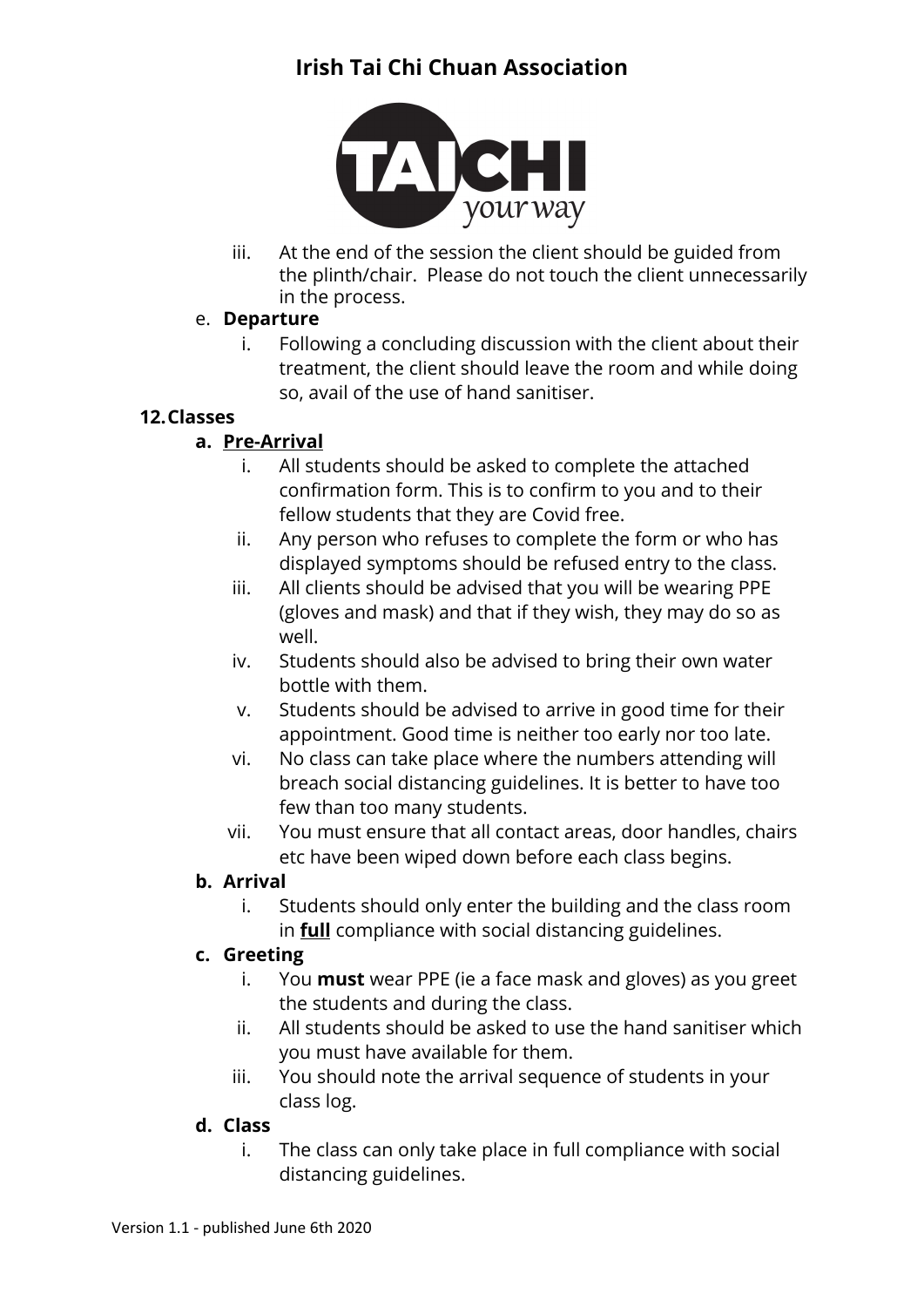

ii. This includes when the instructor is demonstrating or correcting a posture.

#### **e. Use of facilities**

i. Any student who uses your facilities should be provided with suitable and approved alcohol wipes to wipe down handles, taps, door handles etc.

#### f. **Meditation and Breaks**

- i. No meditation or break session can take place if social distance guidelines will or are likely to be breached.
- ii. Drinks can only be provided in the students own drinking utensil which should be placed on and lifted from a tray by the student. Only the instructor may handle the drinks flasks (ie water/tea etc).

#### g. **Departure**

i. At the end of the class, students should leave in full compliance with social distance guidelines and while doing so, avail of the use of hand sanitiser.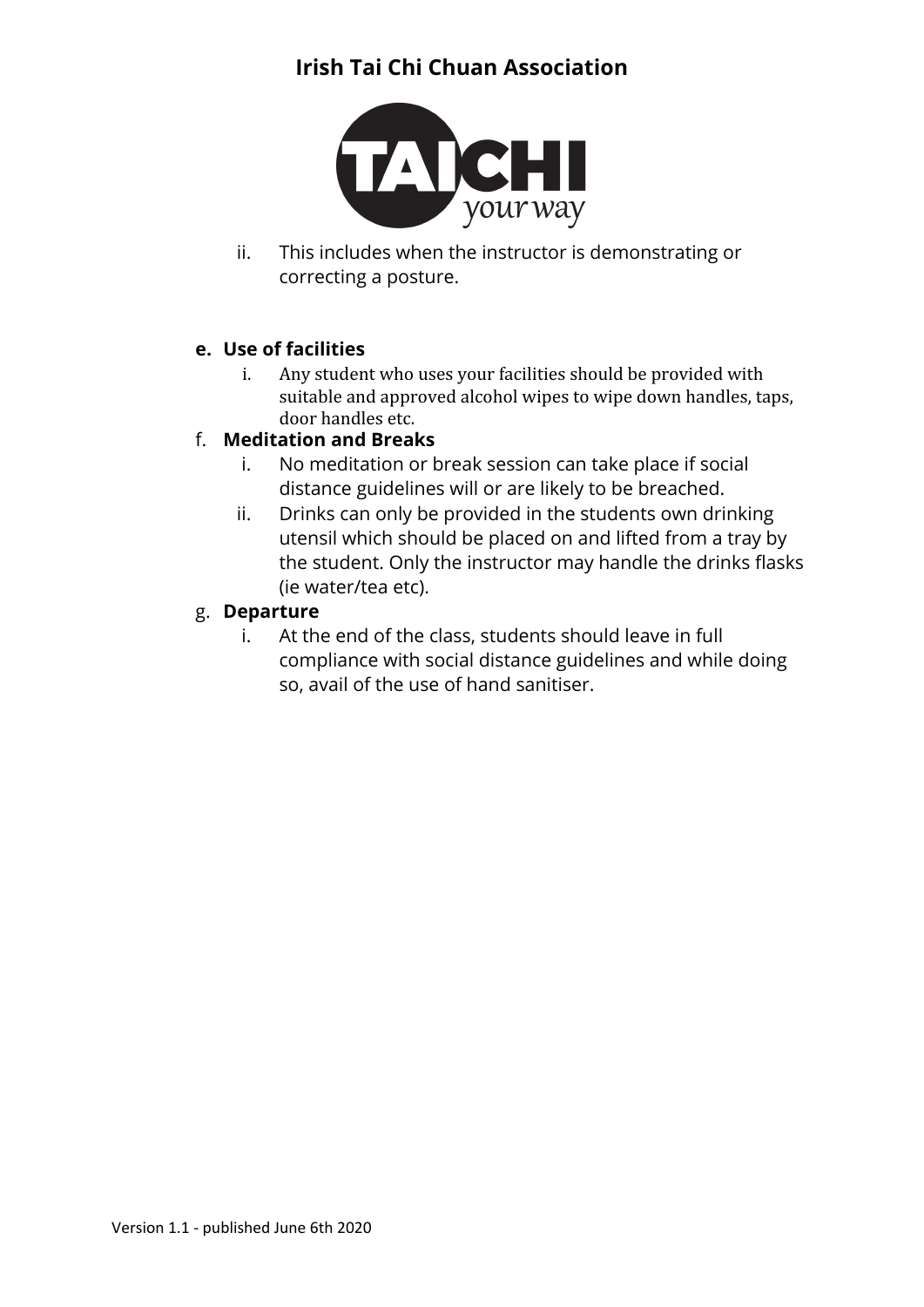

# **COVID-19 PRE-RETURN FORM - Therapist / Instructor**

| Name              |  |
|-------------------|--|
| Returning to work |  |
| date              |  |

|                                                                                              | Signed |
|----------------------------------------------------------------------------------------------|--------|
| To be best of your knowledge can you confirm you have no<br>symptoms of COVID-19             |        |
| Please confirm that you are not self-isolating and are not<br>awaiting COVID-19 test results |        |

|                                                                                                                                               | Yes | No |
|-----------------------------------------------------------------------------------------------------------------------------------------------|-----|----|
| Do you have symptoms of cough, fever, high temperature, sore throat,<br>runny nose, breathlessness or flu like symptoms now or in the last 14 |     |    |
| days- Please indicate yes/no opposite                                                                                                         |     |    |
| Have you been diagnosed with confirmed or suspected COVID-19                                                                                  |     |    |
| infection in the last 14 days.                                                                                                                |     |    |
| Are you a close contact of a person who is confirmed or suspected case                                                                        |     |    |
| of COVID-19 in the past 14 days? (i.e. less than 2m for more than 15                                                                          |     |    |
| minutes accumulative in one day)                                                                                                              |     |    |
| Have you been advised by a doctor to self-isolate at this time?                                                                               |     |    |
| Have you been advised by a doctor to cocoon at this time?                                                                                     |     |    |

If there are any changes in symptoms, suspected or confirmed COVID-19 infection, close contact with a suspected/confirmed case, doctors advice on isolation etc after you return to work then please inform your supervisor re same.

Signed \_\_\_\_\_\_\_\_\_\_\_\_\_\_\_\_\_\_\_\_\_\_\_\_\_\_ Date \_\_\_\_\_\_\_\_\_\_\_\_\_\_\_\_\_\_\_\_\_\_\_\_\_

i.

| Date |  |
|------|--|
|------|--|